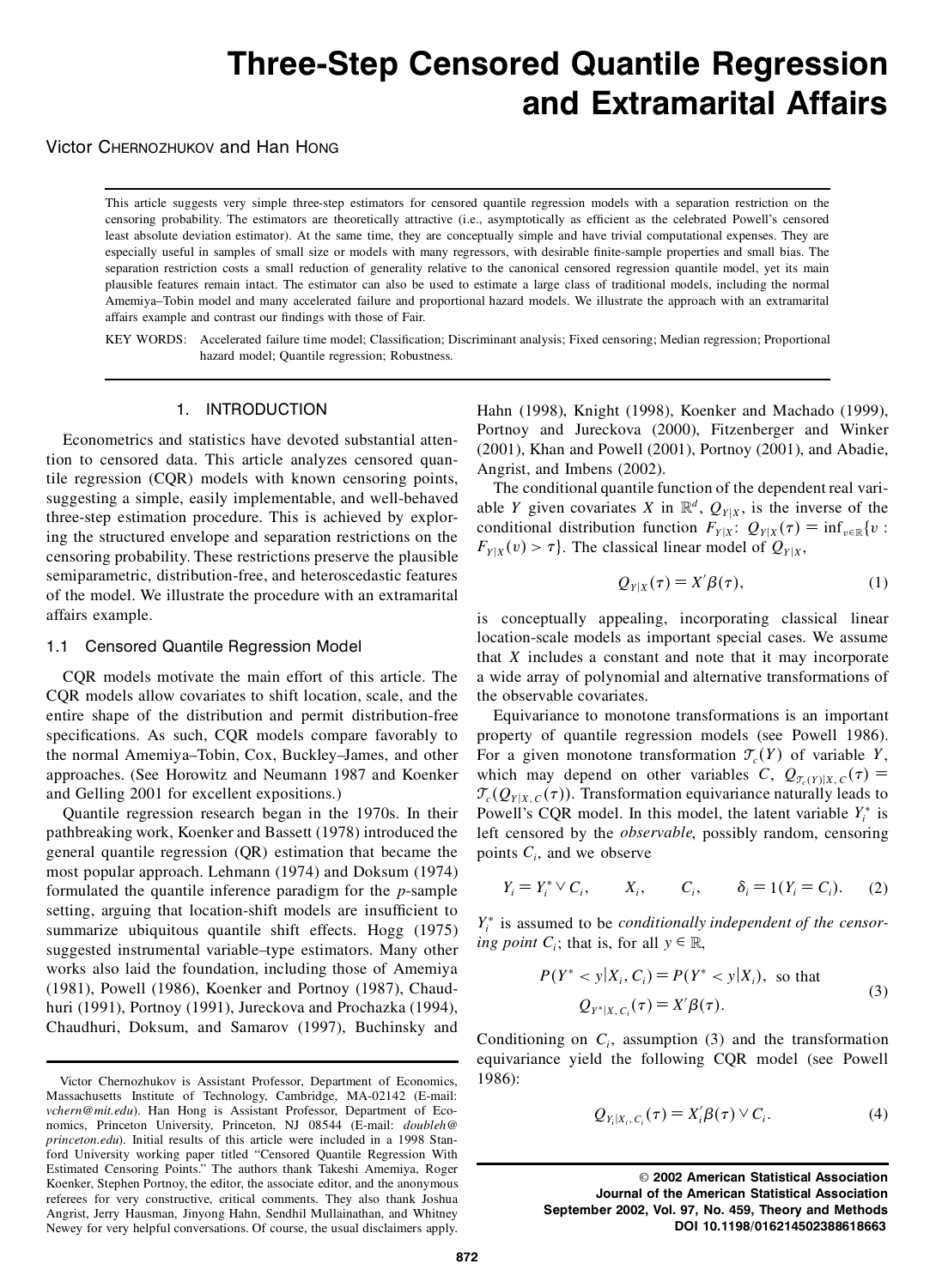The assumption that censoring points are known for all *i* is realistic in many (but clearly not all) situations. For example, in the famous Stanford survival dataset, we can compute all censoring points, because we know the transplant and the last follow-up dates for each *i*. In the extramarital affairs example, the censoring point is 0,  $C_i = 0$ . In this article we do not consider unobserved censoring points; Zhou (1992), Yang (1997), Portnoy (2001), and Honoré, Khan, and Powell (2002) have done important work in this direction.

In fact, any model like (4) can be reduced to a model with a fixed censoring at 0. Subtracting  $C_i$  from  $Y_i$ , and letting  $\hat{Y}_i = Y_i - C_i$ ,  $\hat{X}_i = (X_i, C_i)$ , and  $\beta(\tau) = (\beta(\tau)', -1)'$ , by equivariance,

$$
Q_{\widetilde{Y}|X,\,C_i}(\tau) = X'\beta(\tau) \vee C_i - C_i = \widetilde{X}'\beta(\tau) \vee 0. \tag{5}
$$

In this model, one coefficient in front of the regressor  $C_i$  is known to be  $-1$  and need not be estimated. Thus we may set  $C_i = 0$  in the sequel.

# 1.2 The Estimation Problem

Suppose that we have *n* observations  $\{Y_i, X_i\}$ . Sample regression quantiles are defined as the solution to the problem

$$
\min_{\beta \in \mathbb{R}^d} \sum_{i=1}^n \rho_\tau (Y_i - X_i' \beta), \tag{6}
$$

where  $\rho_{\tau}(x) \equiv (\tau - 1(x \le 0))x$  (see Koenker and Bassett 1978). The median or least absolute deviation estimator is a very important special case with  $\tau = 1/2$ . In the censored model (4), replacement of the linear form with the partially linear form,

$$
\min_{\beta} \sum_{i=1}^n \rho_{\tau}(Y_i - X_i'\beta \vee C_i),
$$

leads to the celebrated Powell estimator. Powell (1986) established the asymptotic normality of this estimator and developed an inference theory.

Despite its intuitive appeal, this estimation method has not become popular in empirical research, because of its wellknown computational difficulty. We know of only a few applications of censored median regression in econometrics. In contrast, the Amemiya–Tobin and Cox approaches have found hundreds, if not thousands of applications, (see, e.g., a series of remarkable works on computations in Fitzenberger 1997a, b, Fitzenberger and Winker 2001). Buchinsky (1994) and Fitzenberger (1997a) designed ingenious computational algorithms, which Fitzenberger (1997a) recommended for low degrees of censoring while admitting that "all practical algorithms perform quite poorly when a lot of censoring is present." (see, e.g., Fitzenberger 1997a, p. 15). In the case of 50% censoring, one regressor, and small sample  $n = 100$ , in several important designs (e.g., A, B), the frequency of convergence to the Powell estimator ranged from  $5\%$  to  $37\%$ for various algorithms. For some of the other designs, results were better, with convergence frequencies ranging from 30% to 70%. These results were obtained for the case of one regressor. In case of many regressors and larger *n*, the results can be expected to be worse. Fitzenberger's conclusion is well substantiated by a very extensive Monte Carlo experiment with

numerous different practical designs. All experiments involved only one regressor. Additional regressors only worsen the performance. In many empirical applications, the censoring is quite heavy and dimensionality is also high. For example, in the affairs example of Section 3, the degree of censoring is 68%, in the well-known Stanford transplant dataset it is 37%. The number of regressors in these two datasets are 9 and 3. Arguably, an important goal is the design of both theoretically elegant and implementable, practically attractive estimators. It is this requirement that makes the problem at hand particularly challenging.

Motivated in part by such limitations, recent remarkable work by Buchinsky and Hahn (1998) and Khan and Powell (2001) suggested a number of alternative estimators. Buchinsky and Hahn (1998) proposed first estimating the propensity score  $h(X_i) = P(\delta_i = 1 | X_i)$  by a nonparametric kernel regression, then selecting a subset of the whole sample, where  $\{i : h(X_i) > 1 - \tau\}$ , [i.e., those observations *i* where the conditional quantile line is above the censoring point 0,  $X_i' \beta(\tau) > 0$ , and then using a QR on the selected sample. Analogously, Khan and Powell (2001) proposed using any of the following three methods to perform the first-stage selection: maximum score estimators of the regression quantile, nonparametric kernel propensity score estimator for  $h(X_i)$ , and the nonparametric locally linear conditional quantile estimator of Chaudhuri (1991). The two-stage estimators are somewhat less efficient than the Powell estimator because of smoothing and trimming. Ideologically, these estimators share the ideas behind the construction of the Powell estimator, except that Powell imposed simultaneity to obtain his single-step estimator.

The suggested first stages are attractive but are practical only in low dimensions and have slow convergence rates. Local kernel smoothers apply to (sufficiently) continuous variables only, whereas many applications, including ours, have many (sufficiently) discrete covariates. This is very confounding. Of course, asymptotic theory suggests that the  $\sqrt{n}$ -consistent estimates could be obtained by averaging within the cells. In the affairs example, there is on average  $6800/(8^5) \approx .2$  observations per cell; in the heart example,  $69/(15 \times 2^2) \approx 1$ . Thus such an asymptotic approach is precluded here. The computational burden is very substantial in high dimensions and large datasets for all of the first-stage estimates. As a result, we simply cannot use any of the available estimators in our example and many other real-life applications because of heavy censoring, high dimensionality, and the polychotomous nature of numerous regressors. From a constructive angle, however, we stress that the aforementioned estimators can be potentially fruitful in many cases.

# 2. SIMPLE THREE-STEP CENSORED QUANTILE REGRESSION ESTIMATORS

The current approach is based on the structured modeling restrictions that we put on the censoring probability. These restrictions do cause a reduction in generality, but only a small one, because they still incorporate the Amemiya–Tobin model, many Cox models, and accelerated failure time models as very important special cases while preserving the heteroscedasticity and distribution-free character. The end result is that an easily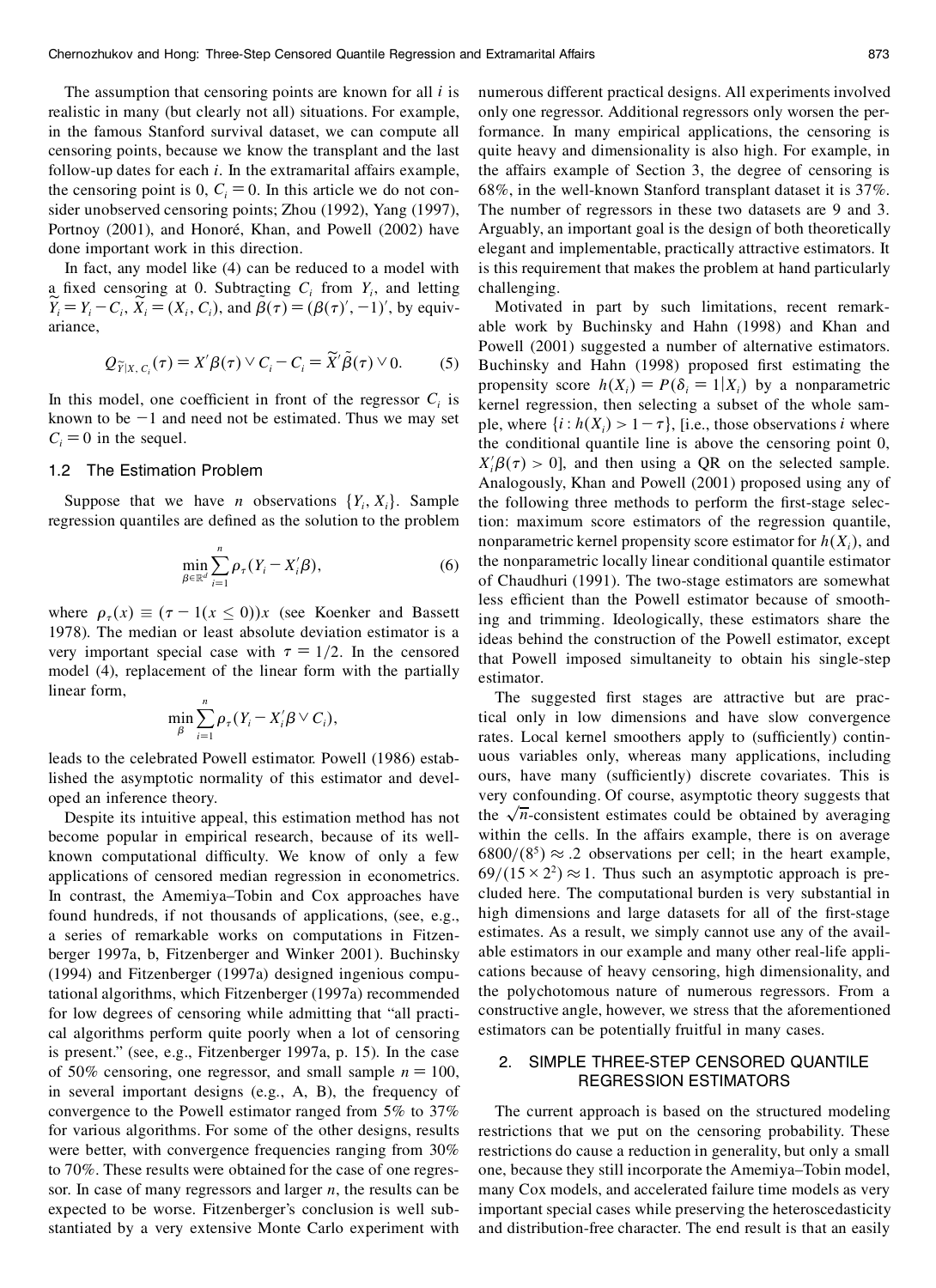computable (comparable to linear least squares), well-behaved, robust estimator is available. It offers not only an efficient, practical way to estimate the general CQR models, but also a good way to estimate important traditional models.

# 2.1 The Procedure

This section describes the steps of the estimator.

**Step 1.** Estimate a parametric classification (probability) model,

$$
\delta_i = p(X_i' \gamma) + \epsilon_i,
$$

where  $\delta_i$  is the indicator of *not-censoring*.  $X_i$  indicates desired transforms of  $(X_i, C_i)$ . Next, *select* the *sample*  $J_0 = \{i :$  $p(X_i' \hat{\gamma}) > 1 - \tau + c$ , where *c* is strictly between 0 and  $\tau$  and not too small. The practical choice of *p* is discussed later. A sensible rule for choosing *c* is to compare the size of the selected sample  $J(c) = \{i : p(X' \hat{y}) > 1 - \tau + c\}$  for  $c = 0$  and other values. Choosing  $c = q$ th quantile of all  $p(X_i' \hat{y})$  such to that  $p(X_i' \hat{y}) > 1 - \tau$  appears to be sound, because it gives a 1 control of percentage of observations from  $J(0)$  to be thrown out: # $J(c)/#J(0) = (1 - q) \times 100\%$ . This rule, with  $q = 10\%$ , worked well in simulations. Another way to pick the trimming constant as well as a more suitable estimator among various *k*-step estimators is to evaluate them using the Powell criterion function. The one yielding the minimal value could be used. This suggestion was made by an anonymous referee.

**Step 2.** Obtain the initial (inefficient) estimator  $\beta_0(\tau)$  by <sup>T</sup> the standard QR,

$$
\min_{\beta} \sum_{i \in J_0} \rho_{\tau} (Y_i - X_i' \beta). \tag{7}
$$

Next, select  $J_1 = \{i : X_i' \beta_0(\tau) > C_i + \delta_n \}$ , where  $\delta_n$  is a small positive number such that  $\sqrt{n} \times \delta_n \to \infty$  and  $\delta_n \searrow 0$ . In practice,  $\delta_n$  could be chosen like *c*, but the percentage of discarded observations should be smaller. Intuitively, this step asymptotically selects those observations that have covariate values  $(X_i, C_i)$  such that  $X_i' \beta(\tau) > C_i$ , *building up the efficiency of the next step*.

**Step 3.** Run QR (7) with  $J_1$  in place of  $J_0$ . In empirical work, a sensible robustness diagnostic is to check whether  $J_0 \subset J_1$ . If a large proportion of observations  $J_0$  are not in  $J_1$ , then one should revise the trimming constants and possibly also the separation models or the conditional quantile models in question.

Denote this three-step estimator by  $\beta_1(\tau)$ .

**Step 4.** (Optional). Repeat step 3 one or more times, using sample  $J_I = \{i : X_i' \beta_{I-1}(\tau) > C_i + \delta_n\}$  in place of  $J_1$ .  $[I = 1$  $2, 3, \ldots$  ].

In step 4, each repetition involves selecting  $J<sub>I</sub> = \{i :$  $X_i'\beta_{I-1}(\tau) > C_i + \delta_n$ , and then obtaining  $\beta_I(\tau)$  from (7) using n the sample  $J_I$ . Denote the *k*-step estimators as  $\beta_I(\tau)$ .

Further details are as follows. In step 1 we may use, for example, logit, probit, extreme value, linear (polynomial), or any other model that fits the data  $\{\delta_i, X_i, C_i\}$  well.  $X_i$  denotes a suitable transform of  $X_i$ . For example,  $X_i$  may consist of  $X_i, C_i$ , and its squares (power series and regression spline

approximations). In general, this gives an inconsistent estimator of the true propensity score

$$
h(X_i, C_i) \equiv P(\delta_i = 1 | X_i, C_i),
$$

but the inconsistency is not important as long as the misspecification is not too severe.

Indeed, the goal of step 1 is to select *some*, and not necessarily the largest, subset of observations where  $h(X_i, C_i)$  $1 - \tau$ , that is, where the quantile line  $X_i' \beta(\tau)$  is above  $C_i$ , so as to obtain a consistent but inefficient estimator  $\beta_0(\tau)$ . For this task to be carried out, it suffices, but is not necessary, that, say,  $p(X_i' \gamma_0) - c$  is a lower bound on  $h(X_i, C_i)$ ,

a.s. 
$$
p(X'_i\gamma_0) - c < h(X_i, C_i)
$$
, where  $\gamma_0 \equiv \text{plim } \hat{\gamma}$ , (8)

and it is *nontrivial*, meaning that the selected set  $J_0$  is sufficiently rich; matrix  $EX_iX_i'1\{i \in J_0\}$  is asymptotically invertible. Larger *c* and better model  $p(\cdot)$  simplify the selection task. The envelope restriction may further be replaced by a much *weaker* condition—the separating hyperplane restriction in Theorem 1 (see Fig. 1 for motivation).

The foregoing construction assumes that the estimator  $\hat{\gamma}$  is reasonable and converges to a value  $\gamma_0$  that minimizes a sensible distance between  $h(X_i)$  and the model  $p(X_i')$ . For example,  $\hat{\gamma}$  may be defined by minimizing  $\sum_{i=1}^{n} [\delta_i - p(X'_i \gamma)]^2$ , in which case, under standard conditions,  $\hat{\gamma}_0$  converges to  $\gamma_0$  that solves  $\min_{\gamma} E[h(X_i) - p(X_i' \gamma)]^2$ . Alternatively, quasimaximum likelihood methods may be used. In the empirical section we used a polynomial logistic model and estimated it by the conditional maximum likelihood estimator (MLE).

Another attractive choice is the Fisher–Rao discriminant analysis. The discriminant prospective is justifiable, as follows (treating  $C_i$  as a component of *X*). If  $X_i | \{ \delta_i = 1 \}$  has density  $g_1(x)$  and  $X_i$  { $\delta_i = 0$ } has density  $g_0(x)$ , then, by Bayes's rule,

$$
P(\delta_i = 1 | X_i = x) = \frac{q_1 g_1(x)}{q_1 g_1(x) + q_0 g_0(x)},
$$

where  $q_1 = P(\delta_i = 1) = 1 - q_0$ . Approximating  $g_1(x)$  and  $g_0(x)$  by normality with different means and variances leads to the classical logistic linear-quadratic discriminant analysis (LQDA) (see, e.g., Amemiya 1985, p. 282). Other forms of  $g_1$  and  $g_0$  can also be used, but even the normality assumption has been known to produce good results (see Efron 1975; Press and Wilson 1978; Amemiya and Powell 1983). LQDA was also among the top 3 classifiers for 11 of 22 commercially important datasets in the Statlog project (Michie, Spiegelhalter, and Taylor 1994), outcompeting many sophisticated classifiers.

Formally, we do not confine ourselves to a particular estimator. Instead, an assumption such as (8) or its generalization will be required to hold.

Under conditions to be stated,  $\beta_1(\tau)$  is asymptotically normal with variance equal to that of the Powell estimator. Thus, starting with a good subset of observations, only two recomputations of QR suffice to obtain the Powell-efficient estimator. Estimators  $\beta_I(\tau)$  are also asymptotically normal with variance equal to that of the Powell estimator.

The QR iterations in step 4 are somewhat analogous to those in the pioneering and remarkable ILPA algorithm that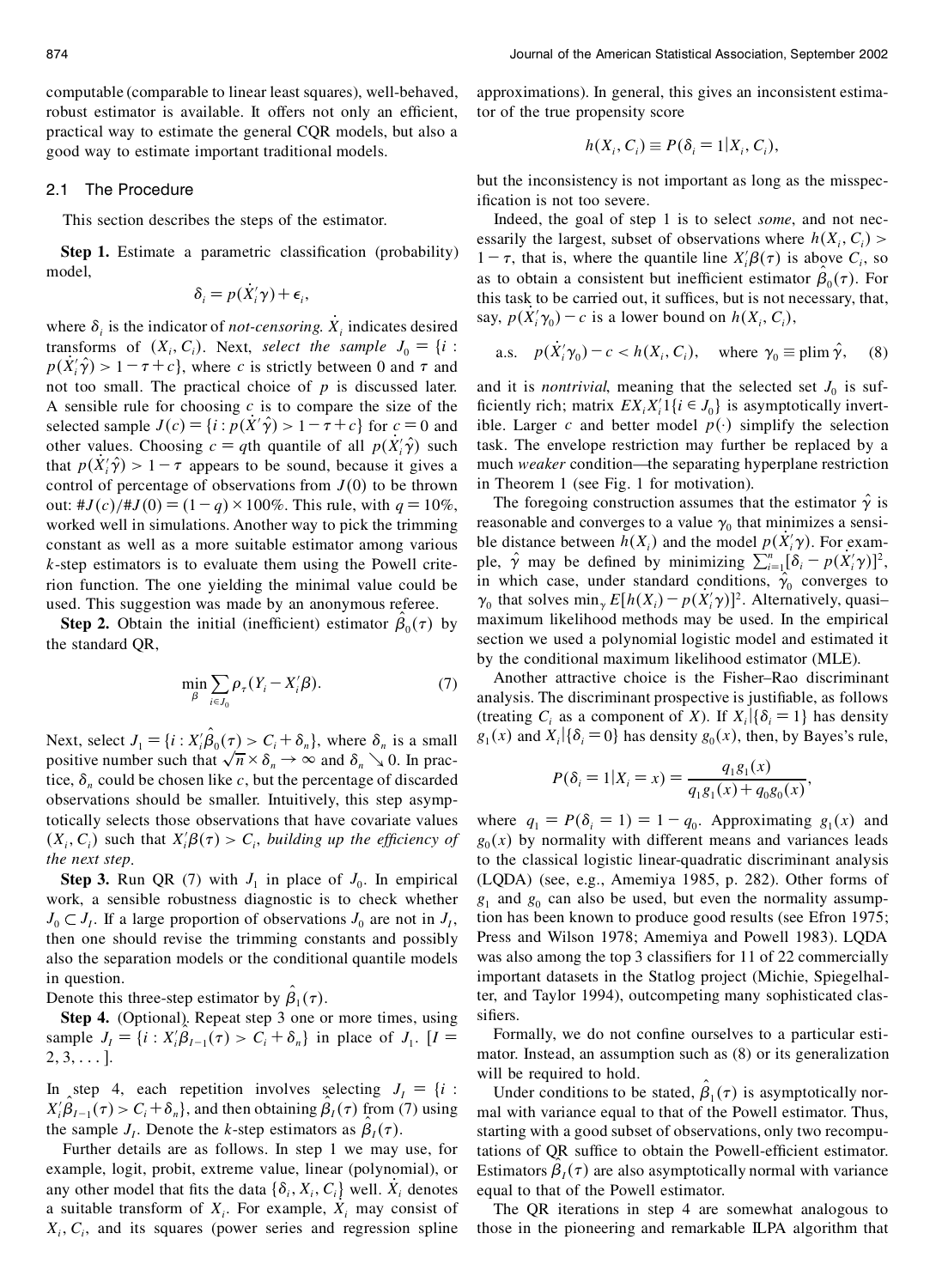

Figure 1. How It Works. The solid line depicts the conditional quantile function and the propensity score. The figure corresponds to (5) and uses notation defined there. The propensity score equals 1-  $\tau$  for the value of X such that conditional quantile line X' $\beta(\tau)$  = 0. The propensity score is above 1 –  $\tau$  for X such that X' $\beta(\tau)>$  0, and below 1 –  $\tau$  if X' $\beta(\tau)<$  0. Once a sample is such that X¦ $\beta(\tau)>$  0, the conditional quantile function of the uncensored model can be estimated by the linear QR. The Initial step involves fitting an envelope of the propensity score, and selecting all i, such that X<sub>i</sub> ∈ [S1,S1′]. Note that the "envelope" is not correct, but this is irrelevant, because it acts as a good separating hyperplane selecting a subset of i such that X¦β(τ) > 0. The second step fits the QR line, which is used to select all i:X<sub>i</sub> ∈ [S2, S2′]. The third step uses the selected sample, which asymptotically gets close to the ideal, i : $X_i \in (O, S2']$ .

Buchinsky (1994) designed for the Powell problem. (See Buchinsky 1994 and Fitzenberger 1997b for details.) The basic idea is to start at a value  $\beta(\tau)$ , say 0, and then proceed with iterative linear programming computations until convergence is reached. The convergence to the Powell estimator is not guaranteed and can be quite infrequent (see Fitzenberger 1997b and earlier discussions). The convergence to a local optimum does not lead to a consistent estimator (see Powell 1986). However, going beyond the third or fourth step is not desirable on both computational and statistical grounds, based on our Monte Carlo experience. Our results show that given the first classification step, only two recomputations of quantile regression lead to an efficient estimator (relative to the Powell estimator). In terms of computational aspects, the faster interior point algorithms of Portnoy and Koenker (1997) may be preferred to linear programming.

Finally, because of the distributional equivalence with the Powell CQR estimator, all of the inference procedures developed by Powell apply without modifications. The bootstrap inference of Bilias, Chen, and Ying (2000) can also be very useful in practice. All inference procedures are as for the standard quantile regression procedure, with the only difference being that the selected (rather than complete) sample is used. Therefore, a user of the standard QR software need not make any modification—the standard errors and confidence intervals produced by the last step QR routine are all valid. QR software for R and S-plus environments is available from Statlib or

*<http://www.econ.uiuc.edu/>*. Other available software includes QR modules in STATA, Xplore, and TSP.

In summary, the estimation procedure has two very distinct features: a very simple, parametric classification first step and the additional third step. The estimator is as efficient as the Powell estimator.

#### 2.2 The Model Beneath: How Restrictive is It?

The canonical CQR model in (4), together with the envelope restriction (8), can be thought of as a model. The envelope or the separation assumption in Theorem 1 is a critical ingredient to yield the simplicity. How restrictive is it?

Treat  $C_i$  as a component of  $X_i$  to simplify notation. The popular Amemiya–Tobin model assumes that conditional on  $X_i$ ,  $Y_i$  is conditionally homoscedastic normal. Then propensity score  $h(X)$  is  $\Phi(X'\alpha)$  for the normal cdf  $\Phi$ . A *significantly more general* CQR model can be immediately obtained by simply assuming that  $\Phi(X' \gamma_0) - c$  is a *nontrivial envelope* of an unknown propensity score  $h(X)$ , where, say,  $X =$  $(X, X^2, \dots)$ . Such an assumption imposes neither normality nor conditional homoscedasticity nor a location-scale submodel. Similarly, if the benchmark is the Weibull proportional hazard model from duration analysis, then  $h(X) = \Gamma(X'\alpha)$ for the Gumbel cdf  $\Gamma$ . A much more flexible CQR model is obtained by assuming that  $\Gamma(X' \gamma_0) - c$  is a nontrivial envelope of the propensity score  $h(X)$ .

More generally, Theorem 1 replaces the intuitive envelope restriction by a weaker separation restriction, which requires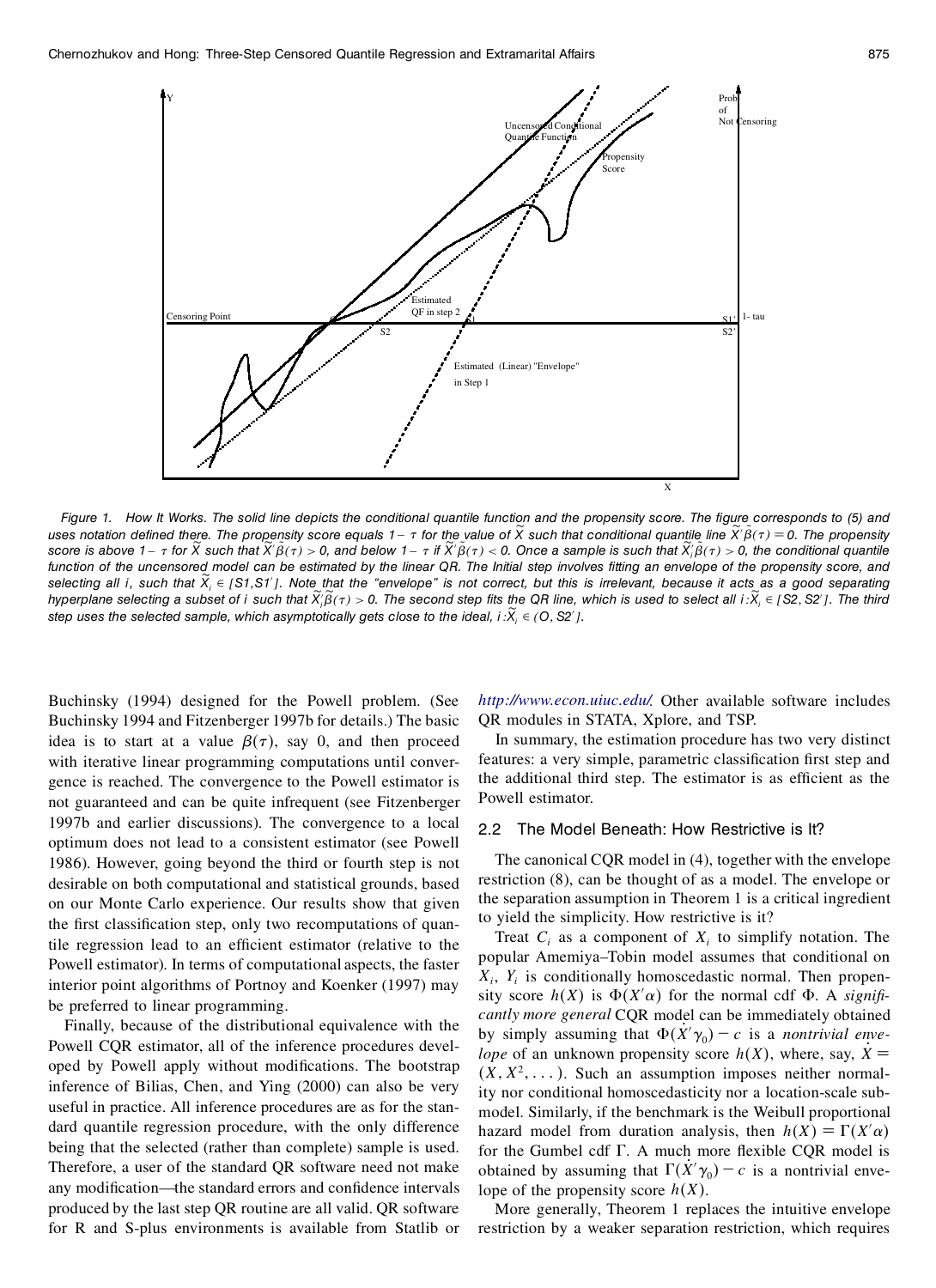that once  $p(\dot{X}'\gamma_0)$  is above a threshold *c*,  $h(X) > 1 - \tau$ . This assumption allows the envelope to be an *incorrect* lower bound of the propensity score, but requires only that it do a good job selecting a correct subset of observations. Figure 1 illustrates the situation. For well-behaved models, the further away from 0 the conditional quantile function, the further away from  $1 - \tau$  the propensity score function, and the easier it is to carry out the classification. Classification problems of this kind are a subject of the modern classification analysis. (e.g., Breiman, Friedman, Olshen, and Stone 1984; LeBlanc and Tibshirani 1996; Ripley 1996; Vapnik 2000). Therefore, in principle, many elaborate, structured strategies for the first classification step are available.

In summary, the model studied here is more restrictive than the canonical Powell's CQR model, yet it leaves the general, plausible features of the CQR intact. This model is also congenial from many other prospectives. The estimator is easily computable and applicable to such examples as extramarital data in section 3 (high censoring, very large sample, many categorical regressors) or Stanford heart data (small sample, high censoring, categorical regressors). It does well in Monte Carlo experiments and sensibly in real life examples. We believe that this estimator will help proliferate the presently scarce applications of the CQR models.

# 2.3 Large Sample Properties

The following assumptions are made in addition to  $(1)$ – $(5)$ .

*Theorem 1.* Suppose that for  $u_i(\tau) \equiv Y_i^* - X_i'\beta(\tau)$  and all *'* of interest, the following assumptions hold:

(a)  $\{(X_i, Y_i^*, C_i)\}\$  are iid;  $u_i(\tau)$  has density  $f_{u_i(\tau)}(u|X_i)$ , which is bounded from above, away from 0, and continuous, uniformly in *u* near 0 and in  $X_i$ ;  $u_i(\tau)$  has  $\tau$ th conditional quantile at 0; the support of the distribution of  $(X_i, C_i)$ , **X**, is compact; and *X<sup>i</sup>* includes a constant.

(b)  $H_{\eta}(\tau) \equiv Ef_{u_i(\tau)}(0|X_i)X_iX_i'1[h(X_i, C_i) > (1 - \tau) + \eta]$  is positive definite for a fixed constant  $\eta \in (0, \tau)$ .

(c) We know a pair of the model *p* and trimming constant *c* that form a nontrivial envelope or a separating hyperplane of the propensity score,  $\exists c > 0, v > 0$ ,

$$
p(\dot{X}_i' \gamma) > (1 - \tau) + c \text{ implies } h(X_i, C_i) > (1 - \tau) + v \text{ a.s.},
$$

for any  $\gamma$  in a neigborhood of  $\gamma_0 \equiv \text{plim } \hat{\gamma}$ .  $EX_i X_i' 1 \{p(X_i' \gamma_0) > 0\}$  $(1 - \tau) + c$  is invertible,  $p(\cdot)$  is strictly increasing and continuous, and  $X_i$  is a known function of  $X_i$  and  $C_i$ .

(d)  $P(X'_i \alpha > v)$  is Lipschitz in  $\alpha$  uniformly in *v*, for  $\alpha$  in an open neighborhood of  $\gamma_0$  or  $\beta(\tau)$  and  $X_i$  denoting  $X_i$  and  $X_i$ .

Under the stated assumptions, as  $\delta_n \times \sqrt{n} \to \infty$  and  $\delta_n \downarrow 0$ ,

$$
\sqrt{n}(\hat{\beta}_I(\tau)-\beta(\tau)) \stackrel{d}{\longrightarrow} N\big(0,H_0^{-1}(\tau)\Lambda_0(\tau)H_0^{-1}(\tau)\big)
$$

for finite  $I \ge 1$ , where  $\Lambda_0(\tau) \equiv \tau(1-\tau)E(X_iX_i'1\{h(X_i) > \tilde{X}_i\})$  $1 - \tau$ ). Furthermore, the same holds if any other consistent initial estimator  $\beta_0(\tau)$  is used in step 2, provided that sequence  $\delta_n \downarrow 0$  and  $|\overset{\circ}{\beta}_0(\tau) - \beta(\tau)|/\delta_n \stackrel{\hat{p}}{\longrightarrow} 0$ . Furthermore, the joint asymptotic distribution of several estimators for

 $\beta(\tau_i)$ ,  $j \leq J$  is asymptotically normal, with covariance given by  $H_0^{-1}(\tau_1) \Lambda_0(\tau_1, \tau_1) H_0^{-1}(\tau_1)$ , where  $\Lambda_0(\tau, \tau') \equiv [(\tau \wedge \tau') \tau \tau'$ <sup>*[E*</sup>(*X<sub>i</sub>X*<sup>*'*</sup><sub>*i*</sub><sup>1</sup>{*h*(*X<sub>i</sub>, C<sub>i</sub>) > (1 –*  $\tau$ *)*  $\vee$  *(1 –*  $\tau'$ *))}.* 

*Remark 1.* Assumptions a and b are standard. Assumption c allows the parametric "probability" model  $p(x'\gamma_0)$  to be misspecified (see Fig. 1). Assumption c rationalizes the parametric first step, as we have discussed. This assumption is a main restriction and should not be downplayed, as discussed in the preceding section.

*Remark* 2. The iid assumption on  $(X_i, \delta_i, C_i)$  can be relaxed at a notational cost. All that is needed is that data are independent and the limit empirical distribution function of these variables exists. Under such conditions, laws of large numbers apply, and  $\hat{\gamma}$  would still converge to a fixed limit  $\gamma_0$ .

*Remark 3.* No assumptions are made about the rate of convergence of  $\hat{\gamma}$  to its probability limit  $\gamma_0$  or of  $\beta_0(\tau)$  to  $\beta(\tau)$ . The trimming device is designed to eliminate the bias, and stochastic equicontinuity eliminates the impact of the variance of the preliminary steps. Assumption (d) requires, for example, the distribution of  $X_i' \alpha$  to respond smoothly to changes in  $\alpha$  in the vicinity of  $\gamma_0$ . The Lipschitz condition can be replaced by the weaker Holder continuity.

*Remark* 4. Treating  $C_i$  as a subcomponent of  $X_i$ , it is useful to comment on what happens when the number of parameters in the separation model  $\varphi(x) = p(x(x)/\gamma) - c$  is increasing with *n*, for instance, if we model  $\dot{x}_n(x)$ <sup> $\gamma$ <sub>n</sub> as a power</sup> series or spline series. The result is preserved as long as  $x \mapsto p(\dot{x}_n(x)'\hat{\gamma}_n)$  converges in  $\Theta$  uniformly to a fixed function  $x \mapsto p(x)$ , where  $\Theta$  is a subset of functions in  $C_M^r(\mathbf{X})$ , (see van der Vaart and Wellner 1996, p. 154) with  $r > \dim(x)/2$ , that also have the property that  $P(\vartheta(X) > c)$  is uniformly Lipschitz in  $\vartheta$  over  $\Theta$  with respect to the  $L_2(P)$  metric. Note that the resulting class of envelope models  $\mathcal{P} \equiv \{x \mapsto 1(\varphi(x) > c),$  $\varphi \in \Theta$ ,  $c \in [0, 1]$  is Donsker. This is true because the log of  $L_2(P)$  bracketing number of  $P$  is of the same order as that for  $\mathcal{F} = \{x \mapsto \varphi(x) - c, \varphi \in \Theta, c \in [0, 1]\}$  by monotonicity of the indicator function and the Lipschitz property. The bracketing numbers for  $f$  are given in example 19.9 of van der Vaart (1998) or corollary 2.7.4. of van der Vaart and Wellner (1996). Hence if  $r > \dim(x)/2$ , then the bracketing entropy integral for  $P$  is finite, and the Donsker property holds in view of a constant envelope. Furthermore, the Donsker property is preserved when  $P$  is multiplied by a bounded random variable, as required in the proof.

#### 2.4 Finite-Sample Properties

Table 1 reports the result of a small Monte Carlo experiment. The setup of our simulation is similar to that of Buchinsky and Hahn (1998). The model is a standard locationscale model with an error term hit by a linear-quadratic heteroscedastic scale, for  $X_i = (1, X_i)'$ :  $Y_i^* = X_i'B + \epsilon_i$ . We draw  $\widetilde{X}_i \in \mathbb{R}^5$  from independent standard normal distributions, truncated as  $\{\widetilde{X}_i : ||X_i||_{\infty} < 2\}$ . The error term has the multiplicative heteroscedasticity structure,  $\epsilon_i = u_i \times (1 + .5 \sum_{j=1}^5 (\widetilde{X}_{ij} + \widetilde{X}_{ij}^2))$ , where  $u_i \sim N(0, 25)$ . The true parameter vector is chosen at  $(1, 1, 0.5, -1, -0.5, 0.25)$ , and the censoring point is  $-0.75$ ,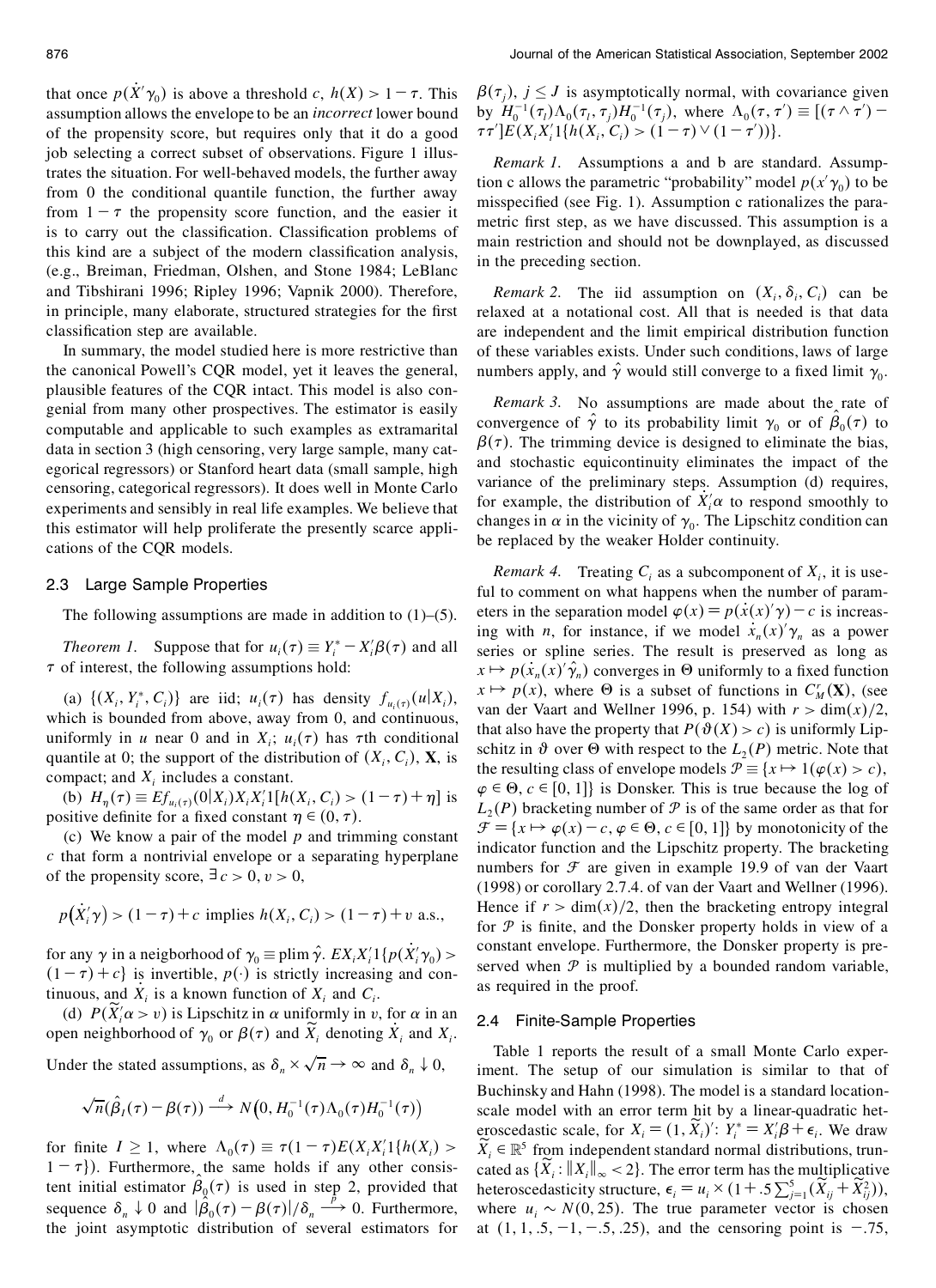| Normal Heteroscedastic Results |           |        |        |        |                   |         |        |        |        |         |
|--------------------------------|-----------|--------|--------|--------|-------------------|---------|--------|--------|--------|---------|
|                                | Intercept |        |        |        |                   | Slope   |        |        |        |         |
|                                | 2-step    | 3-step | 5-step | $BH^*$ | ILPA <sup>*</sup> | 2-step  | 3-step | 5-step | $BH^*$ | $ILPA*$ |
| $n = 100$                      |           |        |        |        |                   |         |        |        |        |         |
| <b>RMSE</b>                    | 5.08      | 2.15   | 2.79   | 3.25   | 3.93              | 2.69    | 1.89   | 2.35   | 2.25   | 3.05    |
| Mean bias                      | 4.16      | 1.46   | 1.59   | 1.38   | $\cdot$ 7         | $\cdot$ | $-.08$ | .07    | .21    | .43     |
| <b>MAE</b>                     | 4.23      | 1.7    | 1.86   | 1.89   | 1.55              | 2.02    | 1.39   | 1.64   | 1.09   | 1.11    |
| Median bias                    | 3.71      | 1.43   | 1.33   | 1.54   | 1.22              | .03     | $-.43$ | $-.27$ | 0      | $-.12$  |
| $n = 400$                      |           |        |        |        |                   |         |        |        |        |         |
| <b>RMSE</b>                    | 2.28      | 1.05   | 1.21   | 1.28   | 1.31              | 1.13    | .88    | .93    | .77    | .89     |
| Mean bias                      | 1.94      | .64    | .75    | .62    | .74               | $-.18$  | $-.28$ | $-.18$ | $-.24$ | $-.38$  |
| <b>MAE</b>                     | 1.99      | .82    | .88    | .8     | .81               | .89     | .69    | .72    | .51    | .69     |
| Median bias                    | 1.83      | .66    | .71    | .64    | .78               | $-.19$  | $-.43$ | $-.3$  | $-.3$  | $-.54$  |

*Table 1. Monte Carlo Simulation Results With Five Regressors for the .50 Quantile (1,000 Repetitions) Normal Heteroscedastic Results*

NOTE: Sample sizes are denoted by *n*(100*1*400). The last two columns are from Buchinsky and Hahn (1998, table 2). BH denotes their estimator Cva, which uses a cross-validated bandwidth adjusted to the undersmoothing assumption. Powell<sup>\*</sup> (ILPA<sup>\*</sup>) is the Powell estimator or, more precisely, an estimator obtained by iterated linear programming.

which produces roughly 45% censoring. We use *X* and  $X^2$  in n the parametric propensity score regressions. We experimented with different probability models *p*, including logit, probit, and linear models. However, the type of probability model used has very little effect on the performance of the estimators. Therefore, in Table 1 we report the results only for the logit selection model. Note that due to the heteroscedasticity error structure, even the probit model is not consistent with the true propensity score. We report the initial step, the first step, and the third step estimators and compare them to the Buchinsky and Hahn (1998) estimator and to the Powell estimator.

Notably, the results from the Monte Carlo simulation show that for sample size 100, the 3-step estimator outperforms all other estimators in terms of root mean square errors (RMSEs). Its mean absolute deviation (MAE), its mean and median biases, are comparable to that of other estimators. Iterating to step 5 increases both the RMSE and the MAE, with the benefit of reducing both mean and median biases. Overall, the 5-step estimator still compares favorably to both the Buchinsky and Hahn (1998) estimator and the Powell estimator. The initial inefficient estimator does fairly poorly, as expected. In a large sample,  $n = 400$ , the 3-step estimator and the Buchinsky and Hahn estimator perform equally well and are both more favorable than other estimators in all dimensions. To conclude, the 3-step estimator does better in small samples and quite well in large samples.

# 3. DETERMINANTS OF EXTRAMARITAL AFFAIRS: A CENSORED QUANTILE REGRESSION ANALYSIS

Extramarital affairs, an important social phenomenon, have received much attention by anthropologists, psychologists, evolutionary biologists, sociologists, and economists (see e.g., Fair 1978; Reiss, Anderson, and Sponaugle 1980; Miller and Klein 1981; Cronk 1991; South and Lloyd 1995.) We present a retrospective analysis of the *Redbook* dataset on extramarital affairs, first analyzed by Fair (1978). We contrast our analysis mainly with his data and model-analytic findings. Fair (1978) presented a utility-based optimization model of the time spent in the affair (affair intensity) as determined by preference for diversity, value of goods consumed in and outside

marriage, labor and nonlabor income, and time already spent with the spouse and paramour.

# 3.1 Data

The dataset was collected by *Redbook* magazine. Fair (1978) described the collection procedures as well as the place of this dataset among only few similar datasets. The dataset covers 6388 first-time married women, of which  $68.5\%$ reported to have had no extramarital affairs. This presents a very high degree of "censoring." We define the following variables similar to Fair (1978) to facilitate comparisons with Fair's statistical and model-analytic findings:

• Level of Affair, dependent variable, defined as the number of different partners outside marriage times the approximate number of relationships with each partner, divided by the number of years in the marriage. For 68.5% of the respondents, it is equal to 0. For the rest of the respondents, the density function is sketched by the histogram and a kernel estimator in Figure 2.

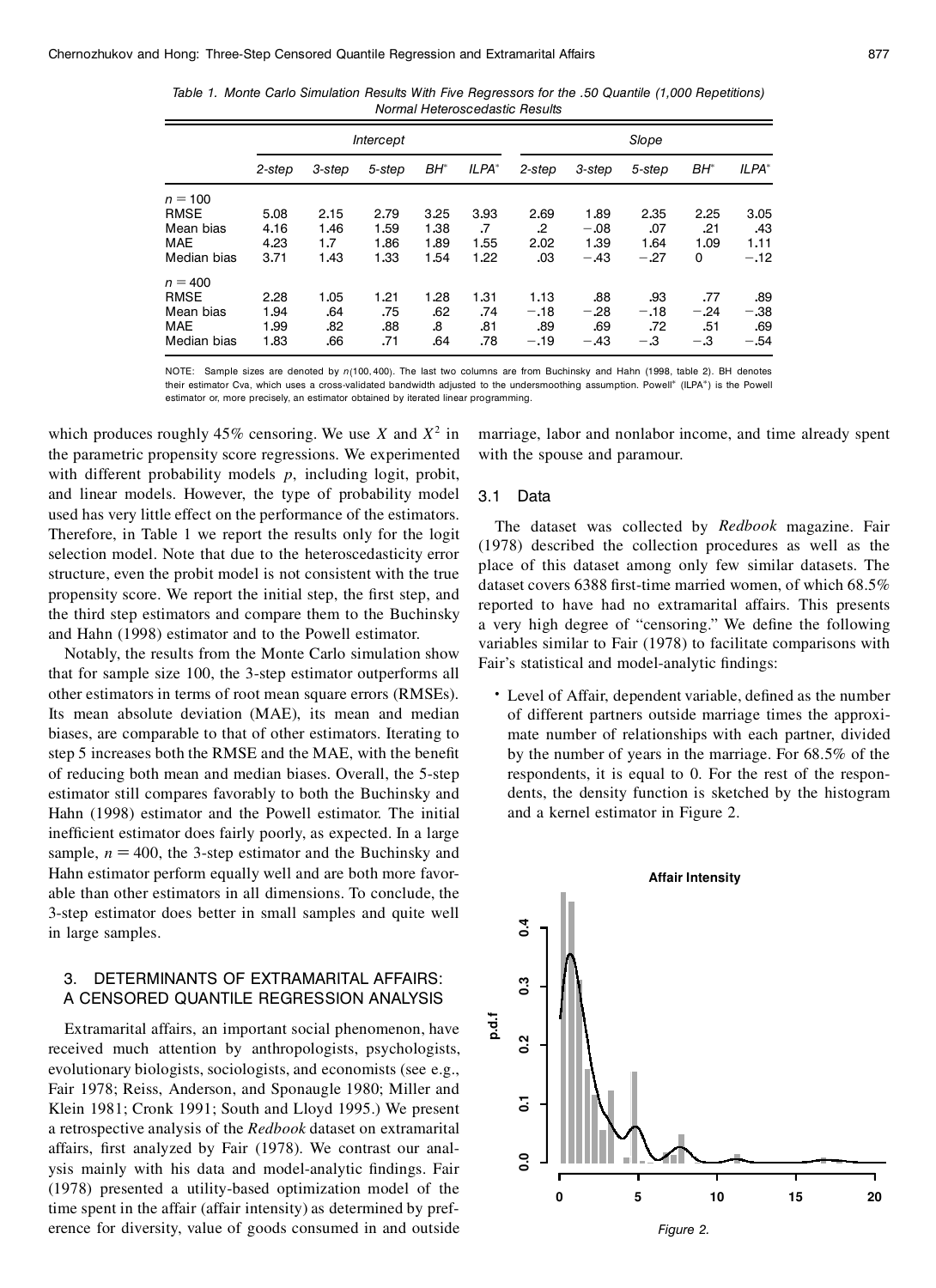

Simple histograms of the following regressors are given in Figure 3:

- ¡ Marriage Rating: respondents' rating of their marriage, on a scale of 1 to 5.
- ¡ Age, Years Married, Number of Children.
- ¡ Religiousity: respondents' rating of their religiosity, on the scale from 1 to 4.
- ¡ Education: 9*0*0, 12*0*0, 14*0*0: grade school, high school, and some college; 16.0, 17.0, 20.0: college graduate, some graduate school, and advanced degree.
- ¡ Occupation, Husband's occupation: Hollingshead's socioeconomic status of occupation: 6, professional with advanced degree; 5, managerial, administrative, business; 4, teacher, artist, etc., 3, white collar (administrative, clerical); 2, blue colar (farming, factory); 1, student.

#### 3.2 Models

The CQR model assumes the following form (with  $C_i = 0$ ):

$$
Q_{Y|X}(\tau) = (\alpha(\tau) + X'\theta(\tau)) \vee 0. \tag{9}
$$

That is, the conditional quantile function of the affair level is either 0 or linear. This functional form is appealing, as we have discussed. We also consider a standard normal model,

$$
Q_{Y|X}(\tau) = (\alpha + \sigma \Phi^{-1}(\tau) + X'\theta) \vee 0, \qquad \forall \tau, \qquad (10)
$$

where  $\Phi^{-1}(\tau)$  is the inverse of the standard normal distribution. Another benchmark model is the accelerated failure time model [for  $exp(Y)$ ] from survival analysis,

$$
Q_{Y|X}(\tau) = (\alpha + \sigma F^{-1}(\tau) + X'\theta) \vee 0, \qquad \forall \tau, \qquad (11)
$$

where  $F$  is an unspecified distribution function. It is easy to estimate the quantile shift effects  $\theta$  in this model by taking or averaging any of the estimates of  $\theta(\tau)$  in the CQR model. This will not be necessary, because neither this nor the normal model is supported by the data.

# 3.3 Estimation and Model Comparisons

To construct the initial envelope/classifier, we examined the pairwise plots of *Y* versus *X*. Many of covariates appeared to be associated with a higher dispersion of *Y* , which led us to consider a number of polynomial powers in the logistic model  $p(x'\hat{\gamma})$ ; *x* consisted of  $x_{(i)}$ ,  $x_{(i)}^2$ ,  $x_{(i)}^3$ , and certain interactions  $x_{(i)}x_{(j)}$  that appeared to significantly improve the fit. The dimension of  $\dot{x}$  was 18, which is plausible in view of the large sample size. Sensitivity of the final estimates to further increases in the complexity of the envelope was negligible. The trimming constant  $c$  was set to about  $\overline{0}$  according to the rule described in Section 2, and  $\hat{\gamma}$  was estimated by the conditional MLE.

Due to heavy censoring, it was not possible to estimate all quantile coefficients  $\theta(\tau)$ . Identification depended on the nondegeneracy of the selected design matrix. This condition prevented considering quantiles lower than  $.4$ .

The results are summarized graphically in Figure 4. The solid line denotes the 3-step estimates of  $\beta(\tau) = (\hat{\alpha}(\tau), \hat{\theta}(\tau)')'$ ,  $\tau \in \{4, \dots, 9\}$ , and the shaded region depicts the pointwise 95% confidence intervals. The dashed line presents the MLEs  $\theta$  of the quantile shift effects in the normal model (10) obtained by Fair (1978).

 $\theta(\tau)$  varies significantly across quantiles, especially at higher ones. This presents an evident violation of homoscedasticity assumptions. Therefore, both model (10) and model (11) are strongly unsupportive of the data. It is still interesting to briefly comment on the behavior of MLEs of the normal model. It is well known that the estimates are not robust to violations of both normality (e.g., heavy tails) and homoscedasticity (see Hurd 1979; Goldberger 1983 for proofs and simulation studies). In our example, we have both. It is interesting that for five out of eight variables, the estimates  $\theta_i$  seem to correspond to the extreme quantile estimates  $\theta_j(\tau)$ ,  $\tau \approx .9$ . For the Marriage Longevity variable, in contrast, the estimate  $\theta_j$  is far away from any of  $\theta_i(\tau)$ . Furthermore, in several cases, the sign of  $\hat{\theta}_i(\tau)$  changes across  $\tau$ , so  $\hat{\theta}_i$  understandably cannot even match the direction of the quantile shift effect, because if the normal model (10) or location-shift model (11) were adequate, then it would have been the case that  $\theta(\tau) \approx \theta$  for all  $\tau$ . Thus  $\theta_i$  can hardly be given any meaning in the present setting. This finding is an empirical illustration of the earlier discussion on the breadth and flexibility of the CQR model.

## 3.4 Analysis

The quantile shift effects estimates  $\theta(\tau)$  are given in Figure 4. The Religiosity effect is expectedly negative at all quantiles of affair intensity and is especially strong at very high quantiles. The Education quantile shift effects are negative and strongly negative at high quantiles. Note that Education and Religiosity are weakly correlated (.14), but because we condition on Religiosity, the Education effects are net of this and other factors. Education effects are inexplicablewithin the Fair's model, yet they appear to have a clear meaning in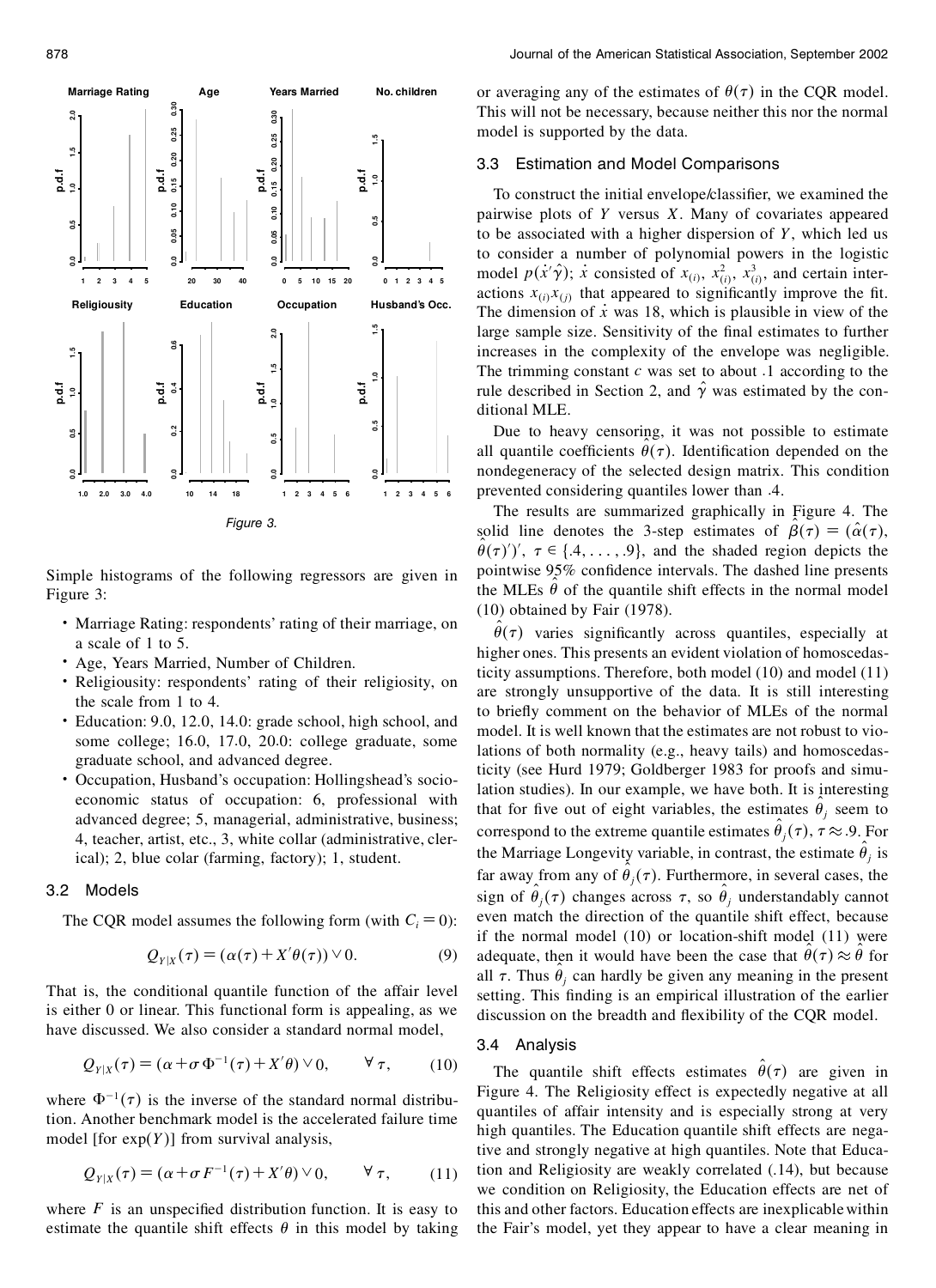

*Figure 4.*

view of the relational perspectives toward a paramour among the more intelligent and educated individuals (Reiss 1980).

The quantile shift effects for Age are nonpositive across all presented quantiles. Age effects are negative at the middle quantile and strongly negative at high quantiles. This means that the younger respondents are more likely to engage in an affair holding everything else fixed.

Women with an Occupation of higher socioeconomic status are relatively more likely to engage in affairs, especially more intense ones. Explanations for this are to be looked at. One view is that such status creates an interactional advantage, increasing the hazard of an affair and subsequent marital dissolution (South and Lloyd 1995). Fair's analytic model does not necessarily yield predictions about the direction of the status effect (because he treats the status as proxy for labor income). To the extent that higher status is associated with nonlabor income, or to the degree that income effects dominate substitution effects, Fair's model may predict a positive effect.

Husband's Occupational Status has a very small positive or a negligible effect across almost all quantiles, except at very extreme ones, where it becomes very negative. (It is positive but insignificant at .95.) Fair's analytic model predicts the positive effects of a husband's status (income) on the affair level, because a higher value of goods consumed in marriage causes wives to substitute labor activities for time spent with family and paramour. The Fair model, however, ignores the negative value of the dissolution option, which is real, as other studies have pointed out (South and Lloyd 1995). Our results suggest that Fair's model explains only the middle quantiles and does not apply to the high quantiles. It seems plausible that incorporation of the dissolution risk into the Fair model, more along the lines of Becker's (1968) crime and punishment model, can make it conform to the present findings.

The effect of Marriage Longevity is slightly positive at .6–.8 quantiles and strongly negative at high quantiles. Fair postulated that marriage longevity may positively relate to diversity considerations, leading to an increased affair level. However, it is not entirely clear why the effect is very negative at high quantiles. This may relate to the fact that only married and undivorced respondents were selected to the sample, so that marriage longevity correlates with the marriage match quality and thus has a deleterious effect on affairs. Such an outcome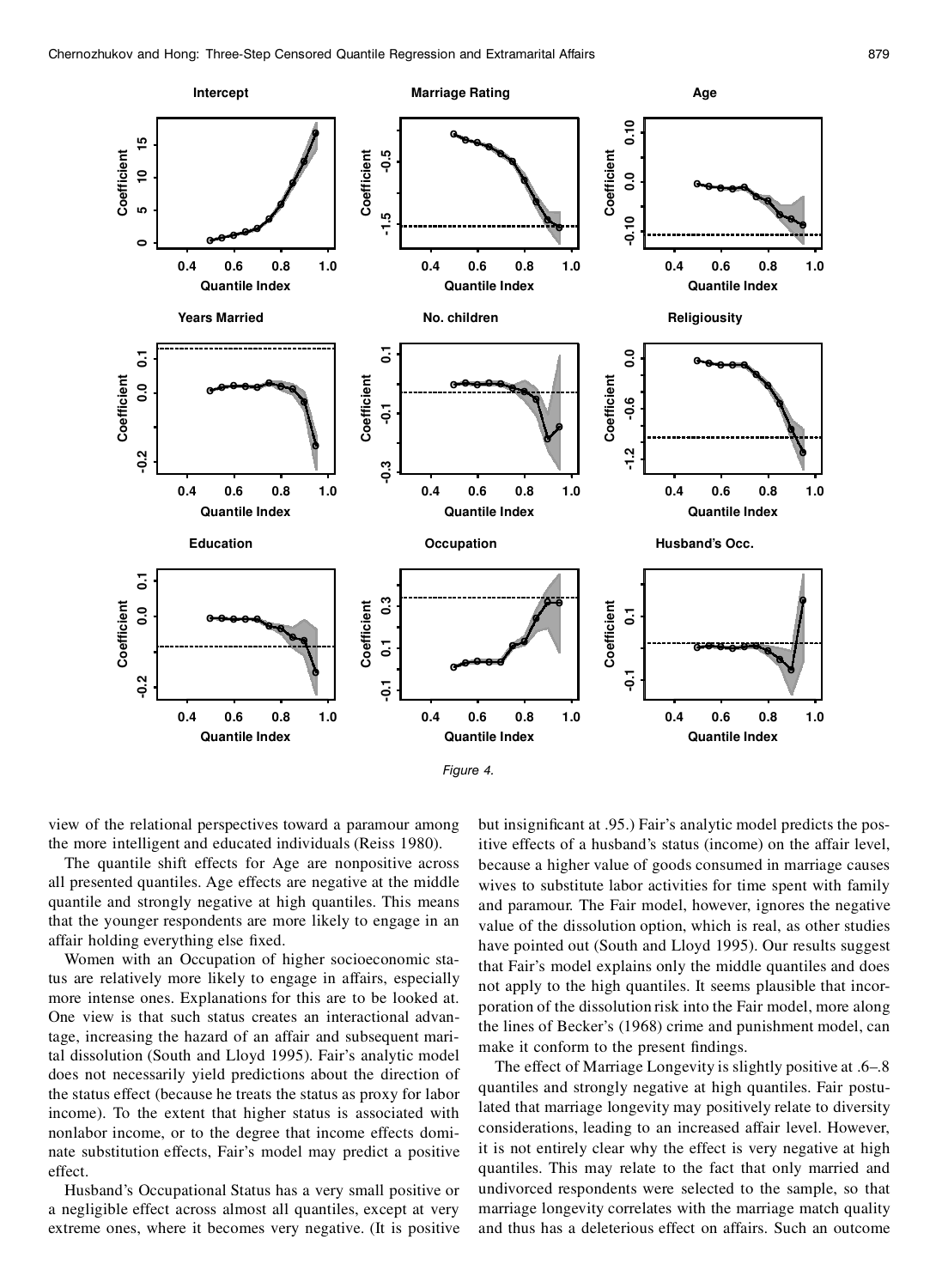would be a clear prediction of the search (for spousal alternatives) theory.

Our finding thus partially challenges both the analytic and statistical predictions of Fair (1978) derived from the normal model.

## 4. DISCUSSION

This article had two goals. One goal was to offer an empirical CQR analysis of the determinants of a very serious social phenomenon—extramarital affairs. This is an important topic within sociology, psychology, and economics of marriage and family. To our regret, we found no previous implementable estimators that can be used in the settings of heavy censoring, many polychotomous or continuous regressors, and large or small samples. Such datasets seem to prevail in many areas of applied statistics. This justified the other goal, the pursuit of a practical, implementable, well-behaved estimator. The suggested estimator can be used to robustly estimate the CQR models, as well as many traditional models.

#### APPENDIX: PROOF OF THEOREM 1

Here, *C*, *const*, and *K* are generic positive constants, and  $C_i$ denotes the censoring point. The first part of the proof, up to  $(A.2)$ , uses convexity arguments. The remainder of the proof shows that the estimated selector does not affect the asymptotic distribution, invoking the empirical process arguments.

*Part 1*. First, consider  $\hat{\beta}_0(\tau)$ . The rescaled statistic  $Z_n^0 =$  $\sqrt{n}(\beta_0(\tau)-\beta(\tau))$  minimizes

$$
Q_n(z,\hat{\gamma})\equiv \frac{1}{\sqrt{n}}\sum_{i=1}^n V_{in}(z)1[p(\dot{X}_i'\hat{\gamma})>1-\tau+c],
$$

where  $V_{in}(z) \equiv \sqrt{n} [\rho_{\tau}(\epsilon_{i} - X'_{i}z/\sqrt{n}) - \rho_{\tau}(\epsilon_{i})]$  and  $\epsilon_{i} \equiv Y_{i} - X'_{i}\beta(\tau)$ . The claim is that for any finite collection of points  $z_j$ ,  $j \leq l$ ,

$$
(Q_n(z_j, \hat{\gamma}), j \le l) \xrightarrow{d} (Q_\infty(z_j), j \le l), \tag{A.1}
$$

where  $Q_{\infty}(z) \equiv \dot{W}'z + \frac{1}{2}z'\dot{J}z$ ,  $\dot{W} \stackrel{d}{=} N(0, \dot{\Lambda})$ ,  $\dot{J} \equiv Ef_{\mu}(0|X_i) \times$ <br>  $X_iX_i'[1[p(\dot{X}_i'\gamma_0) > 1 - \tau + c]$ , and  $\dot{\Lambda} \equiv \tau(1-\tau)EX_iX_i'[1[p(\dot{X}_i'\gamma_0) >$  $\int_{0}^{t} 1[p(X'_{i}\gamma_{0}) > 1 - \tau + c],$  and  $\Lambda \equiv \tau(1-\tau)EX_{i}X'_{i}1[p(X'_{i}\gamma_{0}) > 1 - c]$  $1 - \tau + c$ ]. *J* is invertible by conditions b and d. Because  $Q_n$  and  $Q_\infty$ are convex, finite, and continuous in *z*, and because  $Q_{\infty}$  is uniquely minimized at  $-\dot{J}^{-1}\dot{W} = O_p(1)$ , (A.1) implies that

$$
Z_n^0 \stackrel{d}{\longrightarrow} -\dot{J}^{-1}\dot{W}
$$

by the convexity theorem (e.g., Davis, Knight, and Liu 1992, Pollard 1991). But if  $\hat{\gamma} = \gamma_0$ , then (A.1) follows by the law of large numbers, the central limit theorem, and some standard calculations, and so it remains only to verify that

$$
Q_n(z, \hat{\gamma}) - Q_n(z, \gamma_0) \xrightarrow{p} 0
$$
 for any fixed z. (A.2)

(a) For any fixed *z*,  $\{Q_n(z, \gamma) - EQ_n(z, \gamma), \gamma \in \mathcal{G}\}\)$  is stochastically equicontinuous in  $\gamma$ , where  $\mathcal{G} \equiv {\gamma : |\gamma - \gamma_0| \le \delta}$  and  $\delta > 0$  is small. Indeed,  $\mathcal{F} = \{ \dot{x} \mapsto 1[p(\dot{x}'\gamma) > 1 - \tau + c], \quad \gamma \in \mathcal{G} \}$  is a Vapnik-Cervonenkis subgraph class, and hence by theorem 2 of Andrews  $(1994)$ , it satisfies Pollard's entropy condition with a constant envelope. This property is *retained by the product* of  $\mathcal F$  with random variable  $V_{in}(z)$ ,  $V_{in}(z) \otimes \mathcal{F}$ , by theorem 3 of Andrews (1994), because by assumption a  $|V_{in}(z)|$  has a constant envelope,

$$
|V_{in}(z)| \le 2|X_iz| < \text{const.} \tag{A.3}
$$

Hence, Part (a) is verified by theorem 1 of Andrews  $(1994)$ .

(b) Space  $\mathcal{G}$  with pseudometric  $\rho(\gamma_1, \gamma_2) \equiv \sup_{n \geq 1} E|V_{in}(z) \times$  $[1\{p(X'_i\gamma_1) > 1 - \tau + c\} - 1\{p(X'_i\gamma_2) > 1 - \tau + c\}]^2 \le \text{const } \times \|\gamma_2 - \gamma\|$  $\gamma_1 \parallel_2$  is totally bounded, where the inequality easily follows from (A.3) and assumption d using compactness of **X**. Parts (a) and (b) together imply that

$$
\sup_{|\gamma-\gamma_0|\to 0} |Q_n(z,\gamma)-Q_n(z,\gamma_0)-EQ_n(z,\gamma)+EQ_n(z,\gamma_0)|=o_p(1).
$$

Thus to complete the proof of (A.2), it only remains to show that

$$
\left|EQ_n(z,\,\gamma) - EQ_n(z,\,\gamma_0)\right|_{\gamma=\hat{\gamma}} = o_p(1). \tag{A.4}
$$

We show that for  $s_i(\gamma, \gamma_0) \equiv 1[p(X_i' \gamma) > 1 - \tau + c] - 1[p(X_i' \gamma_0) >$  $1 - \tau + c$ .

$$
EQ_n(z, \gamma)|_{\gamma = \hat{\gamma}} - EQ_n(z, \gamma_0) \equiv \sqrt{n} EV_n(z) s_i(\gamma, \gamma_0)|_{\gamma = \hat{\gamma}}
$$
  
=  $O_p(\hat{\gamma} - \gamma_0),$  (A.5)

 $W$ rite  $\sqrt{n}V_{in}(z) \equiv -\sqrt{n}[\{\tau-1[\epsilon_i \leq 0]\}X'_{i}z] + \sqrt{n}[-\eta_i(z)\{X'_{i}z - \tau(i,j)\}]$  $\vec{e}_i \sqrt{n}$ ]  $\equiv \sqrt{n} V'_{in}(z) + \sqrt{n} V''_{in}(z)$ , where  $\eta_i(z) \equiv [1(\epsilon_i \leq 0) - 1(\epsilon_i \leq 0)]$  $X_i^j z / \sqrt{n}$ ]. For  $\gamma$  close enough to  $\gamma_0$ ,  $p(X_i^j \gamma) > (1 - \tau) + c$  implies  $X_i' \beta(\tau) > C_i + v$  a.s. for  $v > 0$  small for all *i*, so that

$$
E[\sqrt{n}V'_{in}(z)s_i(\gamma, \gamma_0)|X_i, C_i] = 0 \text{ uniformly in } i,
$$
 (A.6)

because  $P[\epsilon_i \leq 0 | X_i, C_i, X_i \beta(\tau) > C_i + v] = \tau$  [if  $X_i \beta(\tau) > C_i$ ,  $\epsilon_i$  has  $\overline{n}V_{in}''(z)s_i(\gamma, \gamma_0)|X_i, C_i] =$  $O[f_u(0|X_i)z'X_iX_i'z1(X_i'\beta(\tau) > C_i + v)] \times s_i(\gamma, \gamma_0)$ , uniformly in *i*. Therefore, by assumptions c and d:

$$
EE[\sqrt{n}V'_{in}(z)s_i(\gamma,\gamma_0)|X_i,C_i] = O(E[s_i(\gamma,\gamma_0)]) = O(\gamma - \gamma_0).
$$
\n(A.7)

(A.6) and (A.7) imply (A.4).

*Part* 2. It suffices to show the result for  $\beta_1(\tau)$  with  $\beta_0(\tau)$  as the selector. The proof for  $\beta_I(\tau)$ ,  $I > 1$  is identical. The proof of Part 2 is similar to that of Part 1, so only important differences are given. Rescaled statistic  $Z_n^1 = \sqrt{n}(\hat{\beta}_1(\tau) - \beta(\tau))$  minimizes

$$
Q_n(z, \hat{\beta}_0(\tau), \delta_n) \equiv \frac{1}{\sqrt{n}} \sum_{i=1}^n V_{in}(z) 1[X_i' \hat{\beta}_0(\tau) > C_i + \delta_n].
$$

Consider  $\delta_n$  as a parameter sequence. Proceed identically as in Part 1  $\text{up to } (A.2)$ , only replacing  $1[p(X_i' \hat{y}) > 1 - \tau + c]$  by  $1[X_i' \beta_0(\tau) > 1 - \tau + c]$  $C_i + \delta_n$ ,  $\left[ \int f(X_i \gamma) \right] > 1 - \tau + c$ , by  $\left[ \int f(X_i \beta(\tau)) \right] > C_i$ , and *W*, *J*, and  $\Lambda$ by  $W \stackrel{d}{=} N(0, H_0^{-1} \Lambda_0 H_0^{-1}), H_0$ , and  $\Lambda_0$ . It remains to show that

$$
Q_n(z, \hat{\beta}_0(\tau), \delta_n) - Q_n(z, \beta(\tau), 0) \xrightarrow{\rho} 0
$$
 for any fixed z. (A.8)

(a) For any fixed *z*,  $\{Q_n(z, \beta, \delta) - EQ_n(z, \beta, \delta), (\beta, \delta) \in \mathcal{B} \times \mathcal{D}\}\$ is stochastically equicontinuous in  $\beta$ ,  $\delta$ , where  $\mathcal{B} \equiv {\beta : |\beta - \beta(\tau)| \leq \delta}$  $C'$ ,  $\mathcal{D} \equiv \{\delta : 0 \leq \delta \leq C''\}$ , and  $C', C'' > 0$  are small. Indeed,  $\mathcal{F} = \{(X, C) \mapsto 1[X'\beta > C + \delta], \quad (\beta, \delta) \in \mathcal{B} \times \mathcal{D}\}\$ is a VC subgraph class. Hence  $\mathcal F$  has a finite uniform covering entropy integral and a constant envelope; that is, it satisfies Pollard's entropy condition. This property is *retained by the product of space*  $\mathcal F$  with random variable  $V_{in}(z)$ :  $V_{in}(z) \otimes \mathcal{F}$ , by theorem 3 of Andrews (1994), because  $|V_{in}(z)|$ has a constant envelope. Thus part (a) is verified by theorem 1 of Andrews (1994).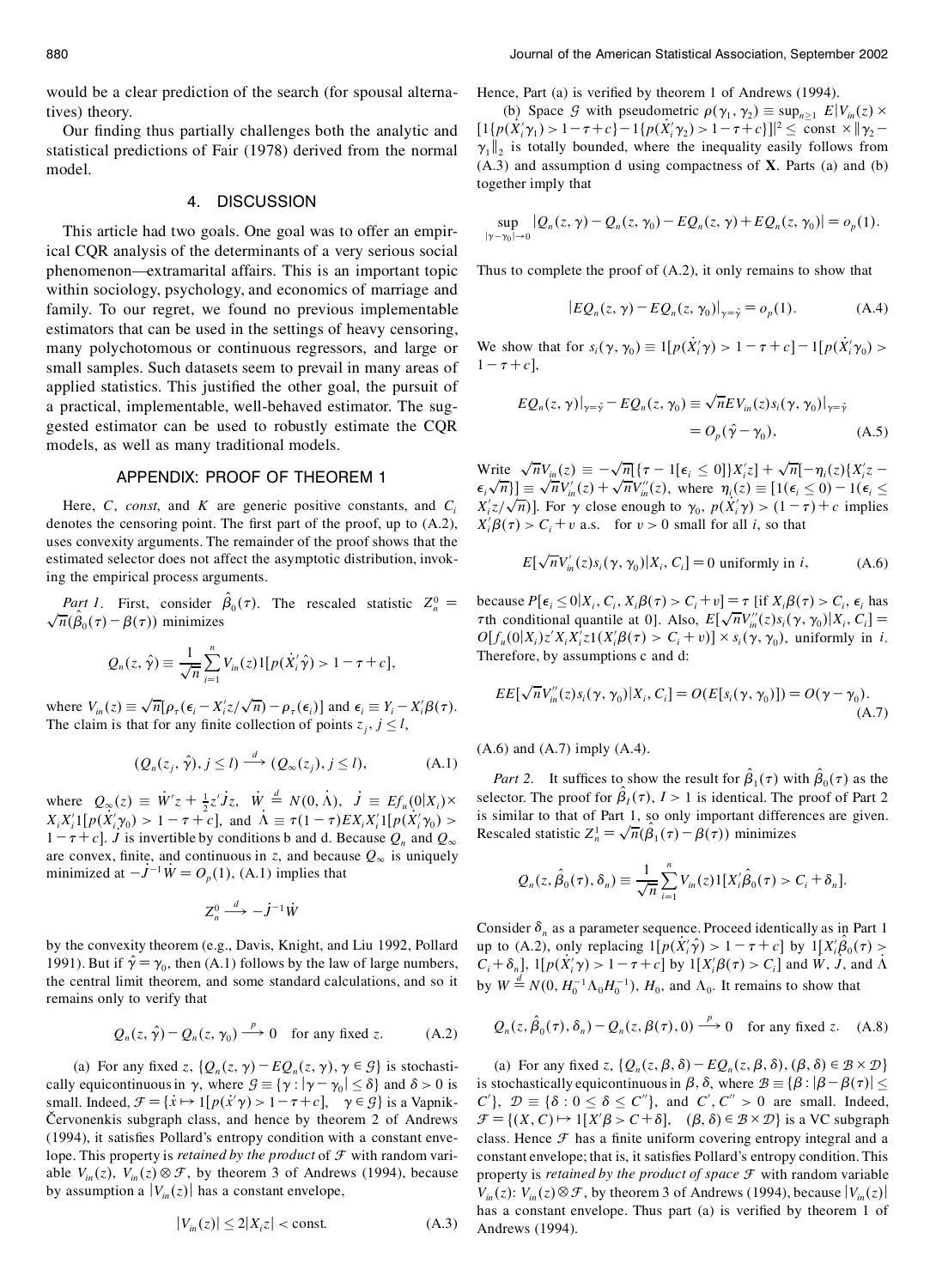(b) Space  $\mathcal{B} \times \mathcal{D}$  is totally bounded under the  $L_2$  pseudometric,

$$
\rho((\beta_1, \delta_1), (\beta_2, \delta_2))
$$
  
\n
$$
\equiv \sup_n (E|V_{in}(z) \times [1\{X'_i\beta_1 > \delta_1\} - 1\{X'_i\beta_2 > \delta_2\}]|^2)
$$
  
\n
$$
\le \text{const} \times \|\beta_2 - \beta_1\|_2 + \text{const} \times \|\delta_2 - \delta_1\|_2, \qquad (A.9)
$$

where (A.9) follows from (A.3) and from assumption d, treating  $\delta$  as shifting the intercept parameter. Part (b), along with Part (a), imply that

$$
\sup_{|\beta-\beta(\tau)|\to 0} |Q_n(z,\beta,\delta_n) - Q_n(z,\beta(\tau),0) - EQ_n(z,\beta,\delta_n) + EQ_n(z,\beta(\tau),0)| = o_p(1).
$$

Thus, to complete the proof of (A.8), it remains to show that

$$
|EQ_n(z, \beta, \delta_n) - EQ_n(z, \beta(\tau), 0)|_{\beta = \hat{\beta}(\tau)} = o_p(1). \tag{A.10}
$$

Let  $s_i(\beta, \beta(\tau)) \equiv 1(X_i'\beta > C_i + \delta_n) - 1(X_i'\beta(\tau) > C_i + 0)$ . By assumption on the sequence  $\delta_n$ , with probability  $\rightarrow 1$ ,  $\beta_0(\tau)$  is inside the ball with radius  $\kappa' \delta_n$ , centered at  $\beta(\tau)$ , where  $\kappa' > 0$  is small. By the compactness assumption on  $X_i$ ,  $\kappa'$  can be chosen so that with probability  $\rightarrow 1$ ,  $\sup_{x \in \mathbf{X}} |x'(\hat{\beta}_0(\tau) - \beta(\tau))| < \frac{1}{2}\delta_n$ . So set  $\beta$  inside this ball. Then for small enough  $\kappa'$  chosen as such,  $x'\beta + c > \delta_n$ implies  $x'\beta(\tau) > c$ , and  $x'\beta(\tau) \le c$  implies  $x'\beta \le c + \delta_n$ . Thus  $s_i(\beta, \beta(\tau)) \neq 0$  necessarily implies  $X_i'(\beta(\tau)) > C_i$  a.s. Hence, uniformly in *i*,

$$
E[\sqrt{n}V'_{in}(z)s_i(\beta, \beta(\tau))|X_i, C_i]
$$
  
=  $E[\sqrt{n}V'_{in}(z)1(X'_i\beta(\tau) > C_i)|X_i, C_i] \times s_i(\beta, \beta(\tau)) = 0,$  (A.11)

because  $P[\epsilon_i \leq 0 | X_i, C_i, X_i \beta(\tau) > C_i] = \tau$ . Also,

$$
E[\sqrt{n}V_{in}''(z)s_i(\beta,\beta(\tau))|X_i, C_i]
$$
  
=  $O[f_u(0|X_i)z'X_iX_i'z1(X_i'\beta(\tau) > C_i)] \times s_i(\beta,\beta(\tau)),$  (A.12)

uniformly in *i*.Therefore, by assumption c and Lipschitz condition d,

$$
EE[\sqrt{n}V'_{in}(z)s_i(\beta,\beta(\tau))|X_i, C_i] = O[Es_i(\beta,\beta(\tau))]
$$
  
=  $O(\beta - \beta(\tau)) + O(\delta_n)$ . (A.13)

(A.11) and (A.12) give (A.10).

Finally, joint convergence results can be obtained analogously.

*[Received June 2001. Revised December 2001.]*

#### **REFERENCES**

- Abadie, A., Angrist, J., and Imbens, G. (2002), "Instrumental Variables Estimates of the Effect of Subsidized Training on the Quantiles of Trainee Earnings," *Econometrica*, 70, 91–117.
- Amemiya, T. (1981), "Two-Stage Least Absolute Deviations Estimators," *Econometrica*, 50, 689–711.
- (1985), *Advanced Econometrics*, Cambridge, MA: Harvard University Press.
- Amemiya, T., and Powell, J. L. (1983), "A Comparison of the Logit Model and Normal Discriminant Analysis When the Independent Variables are Binary," in *Studies in Econometrics, Time Series, and Multivariate Statistics*, New York: Academic Press, pp. 3–30.
- Andrews, D. (1994), "Empirical Process Methods in Econometrics," in *Handbook of Econometrics, Vol. 4*, eds. R. Engle and D. McFadden, Amesterdam: North-Holland.
- Becker, G. S. (1968), "Crime and Punishment: An Economic Approach," *[The](http://www.catchword.com/rpsv/cgi-bin/linker?ini=isis&ext=a&reqidx=/0022-3808^28^2976L.169[aid=85459]) Journal of Political [Economy](http://www.catchword.com/rpsv/cgi-bin/linker?ini=isis&ext=a&reqidx=/0022-3808^28^2976L.169[aid=85459])*, 76, 169–217.
- Bilias, Y., Chen, S., and Ying, Z. (2000), "Simple Resampling Methods for Censored Regression Quantiles," *Journal of [Econometrics](http://www.catchword.com/rpsv/cgi-bin/linker?ini=isis&ext=a&reqidx=/0304-4076^28^2999L.373[aid=2999851])*, 99, 373–386.
- Breiman, L., Friedman, J. H., Olshen, R. A., and Stone, C. J. (1984), *Classi cation and Regression Trees*, Belmont, CA: Wadsworth.
- Buchinsky, M. (1994), "Changes in U.S. Wage Structure 1963–87: An Application of Quantile Regression," *Econometrica*, 62, 405–458.
- Buchinsky, M., and Hahn, J. (1998), "An Alternative Estimator for the Censored Regression Model," *Econometrica*, 66, 653–671.
- Chaudhuri, P. (1991), "Nonparametric Estimates of Regression Quantiles and Their Local Bahadur Representation," *The Annals of Statistics*, 19, 760–777.
- Chaudhuri, P., Doksum, K., and Samarov, A. (1997), "On Average Derivative Quantile Regression," *The Annals of Statistics*, 25, 715–744.
- Cronk, L. (1991), "Human Behavioral Ecology," *Annual Review of Anthro[pology](http://www.catchword.com/rpsv/cgi-bin/linker?ini=isis&ext=a&reqidx=/0084-6570^28^2920L.25[aid=2999854])*, 20, 25–53.
- Davis, R. A., Knight, K., and Liu, J. (1992), "*M*-Estimation for Autoregressions With In nite Variance," *Stochastic Processes and Their [Applications](http://www.catchword.com/rpsv/cgi-bin/linker?ini=isis&ext=a&reqidx=/0304-4149^28^2940L.145[aid=2999855])*, 40, [145–180.](http://www.catchword.com/rpsv/cgi-bin/linker?ini=isis&ext=a&reqidx=/0304-4149^28^2940L.145[aid=2999855])
- Doksum, K. (1974), "Empirical Probability Plots and Statistical Inference for Nonlinear Models in the Two-sample case," *Annals of Statistics*, 2, 267–277.
- Efron, B. (1975), "The Efficiency of Logistic Regression Compared to Normal Discriminant Analysis," *Journal of the American Statistical Association*, 70, 892–898.
- Fair, R. C. (1978), "Theory of Extramarital Affairs," *Journal of [Political](http://www.catchword.com/rpsv/cgi-bin/linker?ini=isis&ext=a&reqidx=/0022-3808^28^2986L.45[aid=352769]) Economy*, 86, [45–61.](http://www.catchword.com/rpsv/cgi-bin/linker?ini=isis&ext=a&reqidx=/0022-3808^28^2986L.45[aid=352769])
- Fitzenberger, B. (1997a), "Computational Aspects of Censored Quantile Regression," in *Proceedings of the 3rd International Conference on Statistical Data Analysis Based on the L1-Norm and Related Methods*, ed. Y. Dodge, Hayward, CA: IMS, pp. 171–186.
- (1997b), "A Guide to Censored Quantile Regressions," in *Handbook of Statistics, Vol. 14, Robust Inference*, Amsterdam: North-Holland, pp. 405–437.
- Fitzenberger, B., and Winker, P. (2001), "Improving the Computation of Censored Quantile Regression," preprint.
- Goldberger, A. (1983), "Abnormal Selection Bias," in *Studies in Econometrics, Time Series, and Multivariate Statistics*, eds. T. A. S. Karlin and L. Goodman, New York: Academic Press.
- Hogg, R. V. (1975), "Estimates of Percentile Regression Lines Using Salary Data," *Journal of the American Statistical Association*, 70, 56–59.
- Honoré, B., Khan, S., and Powell, J. (2002), "Quantile Regression Under Random Censoring," *Journal of [Econometrics](http://www.catchword.com/rpsv/cgi-bin/linker?ini=isis&ext=a&reqidx=/0304-4076^28^29109L.67[aid=2999858])*, 109, 67–105.
- Horowitz, J., and Neumann, G. (1987), "Semiparametric Estimation of Employment Duration Models," *Econometric Reviews*, 6, 5–40.
- Hurd, M. (1979), "Estimation in Truncated Samples When There is Heteroscedasticity," *Journal of [Econometrics](http://www.catchword.com/rpsv/cgi-bin/linker?ini=isis&ext=a&reqidx=/0304-4076^28^2911L.247[aid=366739])*, 11, 247–258.
- Jureckova, J., and Prochazka, B. (1994), "Regression Quantiles and Trimmed Least Squares in Nonlinear Regression Model," *Journal of Nonparametric Statistics*, 3, 201–222.
- Khan, S., and Powell, J. L. (2001), "Two-Step Estimation of Semiparametric Censored Regression Models," *Journal of [Econometrics](http://www.catchword.com/rpsv/cgi-bin/linker?ini=isis&ext=a&reqidx=/0304-4076^28^29100L.319[aid=2999861])*, 100, 319–355.
- Knight, K. (1998), "Limiting Distributions for *L*<sub>1</sub> Regression Estimators Under General Conditions," *The Annals of Statistics*, 26, 755–770.
- Koenker, R., and Bassett, G. S. (1978), "Regression Quantiles," *Econometrica*, 46, 33–50.
- Koenker, R., and Geling, O. (2001), "Reappraising Medfly Longevity: A Quantile Regression Survival Analysis," *Journal of the [American](http://www.catchword.com/rpsv/cgi-bin/linker?ini=isis&ext=a&reqidx=/0162-1459^28^2996L.458[aid=2999814]) Statistical [Association](http://www.catchword.com/rpsv/cgi-bin/linker?ini=isis&ext=a&reqidx=/0162-1459^28^2996L.458[aid=2999814])*, 96, 458–468.
- Koenker, R., and Machado, J. A. F. (1999), "Goodness of Fit and Related Inference Processes for Quantile Regression," *Journal of the American Statistical Association*, 94, 1296–1310.
- Koenker, R., and Portnoy, S. (1987), "*L*-Estimation for Linear Models," *Journal of the American Statistical Association*, 82, 851–857.
- LeBlanc, M., and Tibshirani, R. (1996), "Combining Estimates in Regression and Classification," *Journal of the American Statistical Association*, 91, 1641–1650.
- Lehmann, E. L. (1974), *Nonparametrics: Statistical Methods Based on Ranks*, San Francisco: Holden-Day.
- Michie, Spiegelhalter, and Taylor (1994), *Machine Learning, Neural, and Statistical Classifcation*, Ellis Horwood, Gregory Piatetsky-Shapiro.
- Miller, B. C., and Klein, D. M. (1981), "A Survey of Recent Marriage and Family Texts (in Survey Essays)," *Contemporary Sociology*, 10, 8–21.
- Pollard, D. (1991), "Asymptotics for Least Absolute Deviation Regression Estimator," *Econometric Theory*, 7, 186–199.
- Portnoy, S. (1991), "Asymptotic Behavior of Regression Quantiles in Nonstationary, Dependent Cases," *Journal of Multivariate Analysis*, 38, 100–113. (2001), "Censored Regression Quantiles," preprint.
- Portnoy, S., and Jureckova, J. (2000), "On Extreme Regression Quantiles," *Extremes*, 227–243.